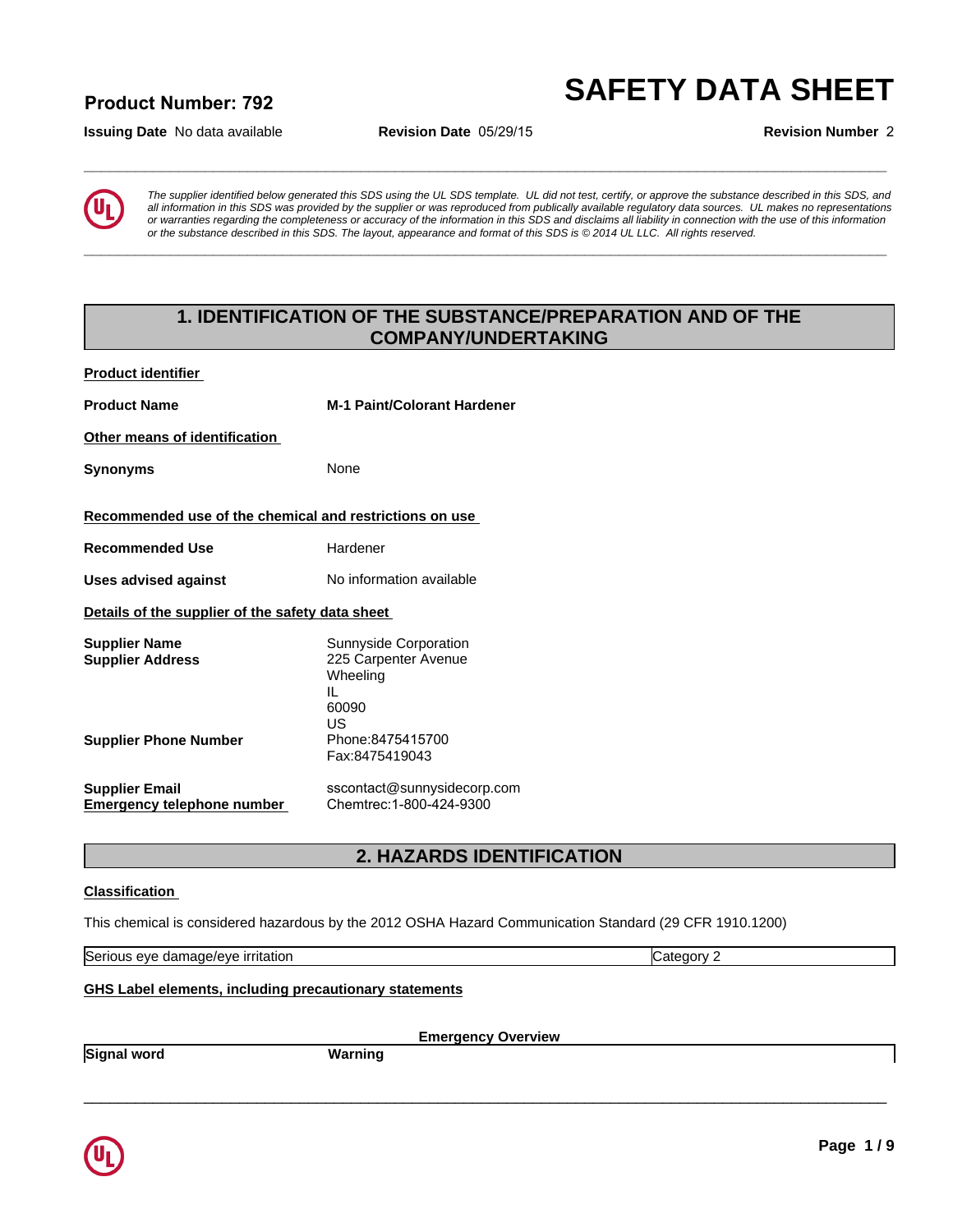

 $\_$  ,  $\_$  ,  $\_$  ,  $\_$  ,  $\_$  ,  $\_$  ,  $\_$  ,  $\_$  ,  $\_$  ,  $\_$  ,  $\_$  ,  $\_$  ,  $\_$  ,  $\_$  ,  $\_$  ,  $\_$  ,  $\_$  ,  $\_$  ,  $\_$  ,  $\_$  ,  $\_$  ,  $\_$  ,  $\_$  ,  $\_$  ,  $\_$  ,  $\_$  ,  $\_$  ,  $\_$  ,  $\_$  ,  $\_$  ,  $\_$  ,  $\_$  ,  $\_$  ,  $\_$  ,  $\_$  ,  $\_$  ,  $\_$  ,

**Precautionary Statements - Prevention** Obtain special instructions before use

**Precautionary Statements - Response** None

**Precautionary Statements - Storage** None

**Precautionary Statements - Disposal** None

### **Other information**

### **Interactions with Other Chemicals**

| <b>Precautionary Statements - Disposal</b><br>None                                         |                                                                                          |            |                     |
|--------------------------------------------------------------------------------------------|------------------------------------------------------------------------------------------|------------|---------------------|
| Hazards not otherwise classified (HNOC)                                                    |                                                                                          |            |                     |
| Not applicable                                                                             |                                                                                          |            |                     |
| <b>Unknown Toxicity</b><br>0% of the mixture consists of ingredient(s) of unknown toxicity |                                                                                          |            |                     |
| Other information                                                                          |                                                                                          |            |                     |
| No information available                                                                   |                                                                                          |            |                     |
| <b>Interactions with Other Chemicals</b><br>No information available.                      |                                                                                          |            |                     |
|                                                                                            | <b>3. COMPOSITION/INFORMATION ON INGREDIENTS</b>                                         |            |                     |
| <b>Chemical Name</b>                                                                       | <b>CAS No</b>                                                                            | Weight-%   | <b>Trade Secret</b> |
| Acrylic Acid Polymer, Sodium Salt                                                          | 9003-04-7                                                                                | $60 - 100$ |                     |
|                                                                                            | *The exact percentage (concentration) of composition has been withheld as a trade secret |            |                     |
|                                                                                            | <b>4. FIRST AID MEASURES</b>                                                             |            |                     |
| <b>First aid measures</b>                                                                  |                                                                                          |            |                     |
|                                                                                            |                                                                                          |            |                     |

## **First aid measures**

**General Advice** Show this safety data sheet to the doctor in attendance.

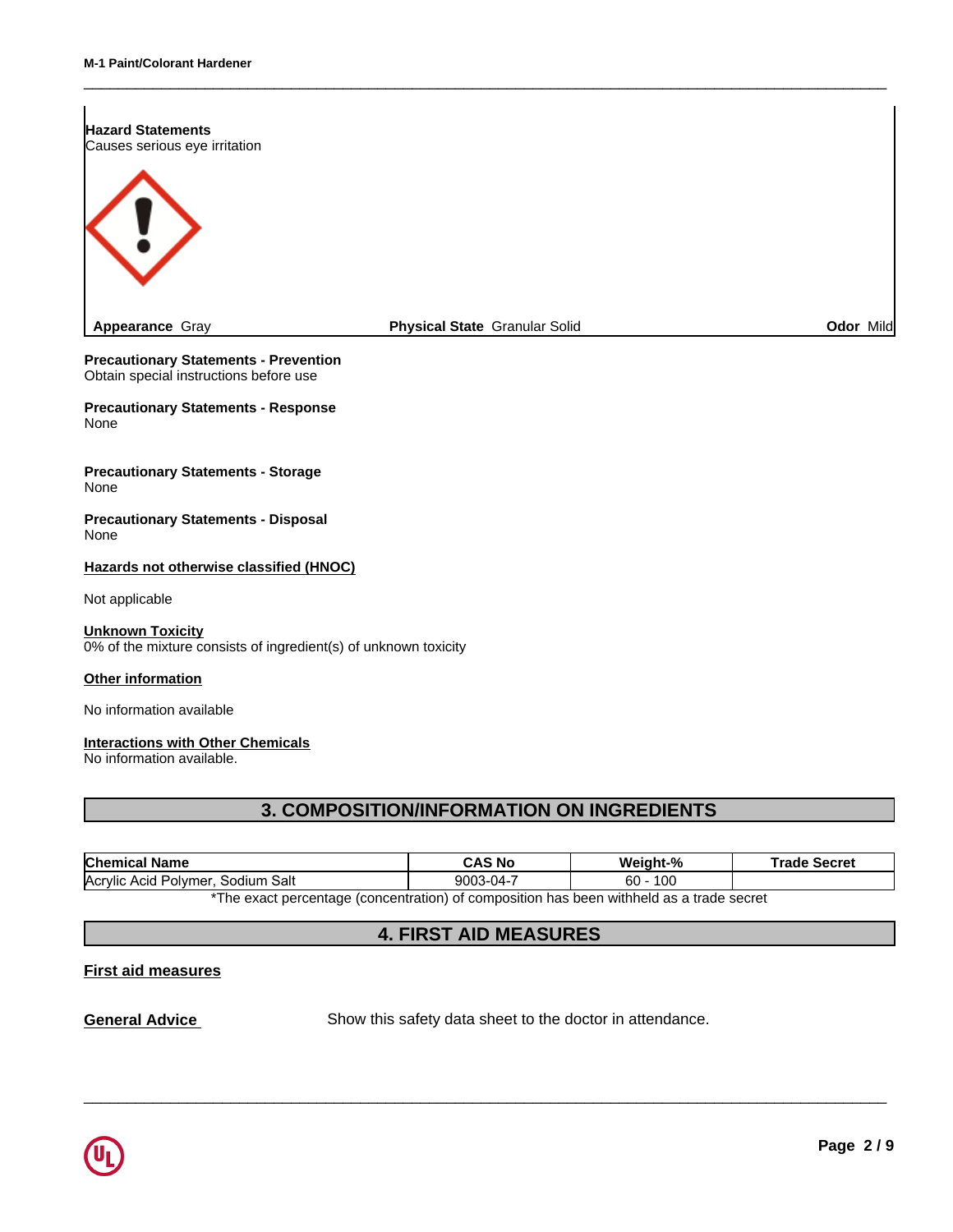| <b>Eye Contact</b>                                                                                          | Rinse immediately with plenty of water, also under the eyelids, for at least 15<br>minutes. Remove contact lenses, if present and easy to do. Continue rinsing.<br>Keep eye wide open while rinsing. Do not rub affected area. If symptoms persist,<br>call a physician. |
|-------------------------------------------------------------------------------------------------------------|--------------------------------------------------------------------------------------------------------------------------------------------------------------------------------------------------------------------------------------------------------------------------|
| <b>Skin Contact</b>                                                                                         | Wash skin with soap and water. In the case of skin irritation or allergic reactions<br>see a physician.                                                                                                                                                                  |
| <b>Inhalation</b>                                                                                           | Remove to fresh air. If symptoms persist, call a physician.                                                                                                                                                                                                              |
| Ingestion                                                                                                   | Do NOT induce vomiting. Rinse mouth immediately and drink plenty of water.<br>Never give anything by mouth to an unconscious person. Call a physician.                                                                                                                   |
|                                                                                                             | Self-protection of the first aider Avoid contact with skin, eyes or clothing. Use personal protective equipment as<br>required.                                                                                                                                          |
| Most important symptoms and effects, both acute and delayed                                                 |                                                                                                                                                                                                                                                                          |
| Most Important Symptoms and Burning sensation.<br><b>Effects</b>                                            |                                                                                                                                                                                                                                                                          |
|                                                                                                             | Indication of any immediate medical attention and special treatment needed                                                                                                                                                                                               |
| <b>Notes to Physician</b>                                                                                   | Treat symptomatically.                                                                                                                                                                                                                                                   |
|                                                                                                             | <b>5. FIRE-FIGHTING MEASURES</b>                                                                                                                                                                                                                                         |
| <b>Suitable Extinguishing Media</b>                                                                         | Use extinguishing measures that are appropriate to local circumstances and the surrounding environment.                                                                                                                                                                  |
| <b>Unsuitable Extinguishing Media</b><br>CAUTION: Use of water spray when fighting fire may be inefficient. |                                                                                                                                                                                                                                                                          |
| <b>Specific Hazards Arising from the Chemical</b><br>No information available.                              |                                                                                                                                                                                                                                                                          |
| <b>Uniform Fire Code</b>                                                                                    | Irritant: Solid                                                                                                                                                                                                                                                          |
| <b>Hazardous Combustion Products</b><br>Carbon oxides.                                                      |                                                                                                                                                                                                                                                                          |
| <b>Explosion Data</b><br><b>Sensitivity to Mechanical Impact</b>                                            | No.                                                                                                                                                                                                                                                                      |
| <b>Sensitivity to Static Discharge</b>                                                                      | No.                                                                                                                                                                                                                                                                      |
| Protective equipment and precautions for firefighters                                                       | As in any fire wear self-contained breathing apparatus pressure-demand MSHA/NIOSH (approved or equivalent) and full                                                                                                                                                      |

 $\_$  ,  $\_$  ,  $\_$  ,  $\_$  ,  $\_$  ,  $\_$  ,  $\_$  ,  $\_$  ,  $\_$  ,  $\_$  ,  $\_$  ,  $\_$  ,  $\_$  ,  $\_$  ,  $\_$  ,  $\_$  ,  $\_$  ,  $\_$  ,  $\_$  ,  $\_$  ,  $\_$  ,  $\_$  ,  $\_$  ,  $\_$  ,  $\_$  ,  $\_$  ,  $\_$  ,  $\_$  ,  $\_$  ,  $\_$  ,  $\_$  ,  $\_$  ,  $\_$  ,  $\_$  ,  $\_$  ,  $\_$  ,  $\_$  ,

As in any fire, wear self-contained breathing apparatus pressure-demand, MSHA/NIOSH (approved or equivalent) and full protective gear.

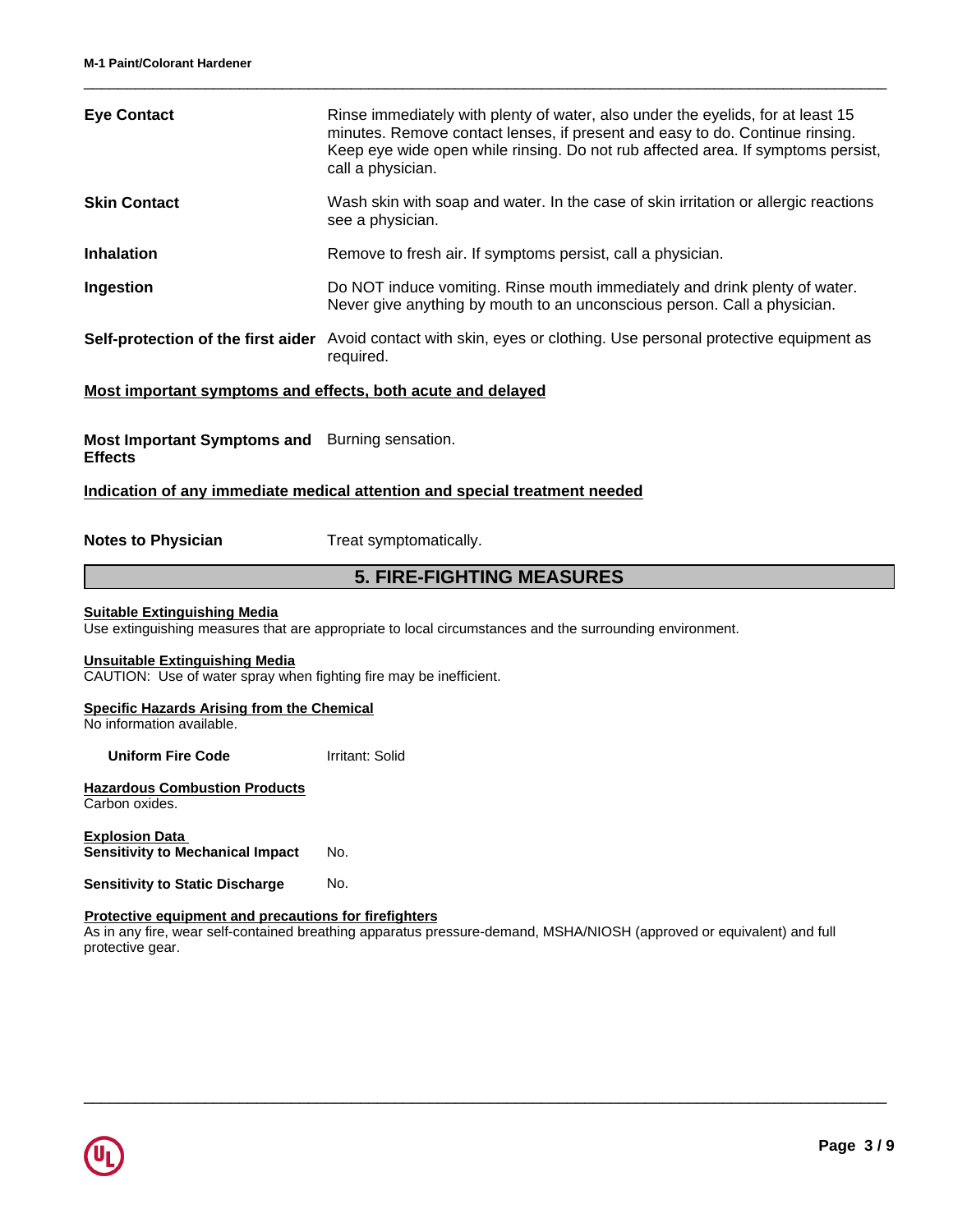# **6. ACCIDENTAL RELEASE MEASURES**

 $\_$  ,  $\_$  ,  $\_$  ,  $\_$  ,  $\_$  ,  $\_$  ,  $\_$  ,  $\_$  ,  $\_$  ,  $\_$  ,  $\_$  ,  $\_$  ,  $\_$  ,  $\_$  ,  $\_$  ,  $\_$  ,  $\_$  ,  $\_$  ,  $\_$  ,  $\_$  ,  $\_$  ,  $\_$  ,  $\_$  ,  $\_$  ,  $\_$  ,  $\_$  ,  $\_$  ,  $\_$  ,  $\_$  ,  $\_$  ,  $\_$  ,  $\_$  ,  $\_$  ,  $\_$  ,  $\_$  ,  $\_$  ,  $\_$  ,

# **Personal precautions, protective equipment and emergency procedures**

| <b>Personal Precautions</b>                                  | Avoid contact with skin, eyes or clothing. Use personal protective equipment as required.                                                                                |  |  |
|--------------------------------------------------------------|--------------------------------------------------------------------------------------------------------------------------------------------------------------------------|--|--|
| <b>Other Information</b>                                     | Refer to protective measures listed in Sections 7 and 8.                                                                                                                 |  |  |
| <b>Environmental Precautions</b>                             |                                                                                                                                                                          |  |  |
| <b>Environmental Precautions</b>                             | Refer to protective measures listed in Sections 7 and 8.                                                                                                                 |  |  |
| Methods and material for containment and cleaning up         |                                                                                                                                                                          |  |  |
| <b>Methods for Containment</b>                               | Prevent further leakage or spillage if safe to do so.                                                                                                                    |  |  |
| Methods for cleaning up                                      | Pick up and transfer to properly labeled containers.                                                                                                                     |  |  |
|                                                              | 7. HANDLING AND STORAGE                                                                                                                                                  |  |  |
| <b>Precautions for safe handling</b>                         |                                                                                                                                                                          |  |  |
| <b>Handling</b>                                              | Handle in accordance with good industrial hygiene and safety practice. Avoid contact with<br>skin, eyes or clothing. Do not eat, drink or smoke when using this product. |  |  |
| Conditions for safe storage, including any incompatibilities |                                                                                                                                                                          |  |  |
| <b>Storage</b>                                               | Keep containers tightly closed in a dry, cool and well-ventilated place.                                                                                                 |  |  |
| <b>Incompatible Products</b>                                 | None known based on information supplied.                                                                                                                                |  |  |
|                                                              | 8. EXPOSURE CONTROLS/PERSONAL PROTECTION                                                                                                                                 |  |  |
| <b>Control parameters</b>                                    |                                                                                                                                                                          |  |  |
| <b>Exposure Guidelines</b>                                   | This product, as supplied, does not contain any hazardous materials with occupational<br>exposure limits established by the region specific regulatory bodies            |  |  |
| <b>Appropriate engineering controls</b>                      |                                                                                                                                                                          |  |  |
| <b>Engineering Measures</b>                                  | <b>Showers</b><br>Eyewash stations<br>Ventilation systems                                                                                                                |  |  |
|                                                              | Individual protection measures, such as personal protective equipment                                                                                                    |  |  |
| <b>Eye/Face Protection</b>                                   | None required for consumer use. If there is a risk of contact:. Wear safety glasses with side<br>shields (or goggles).                                                   |  |  |
| <b>Skin and Body Protection</b>                              | Wear protective gloves and protective clothing.                                                                                                                          |  |  |
|                                                              |                                                                                                                                                                          |  |  |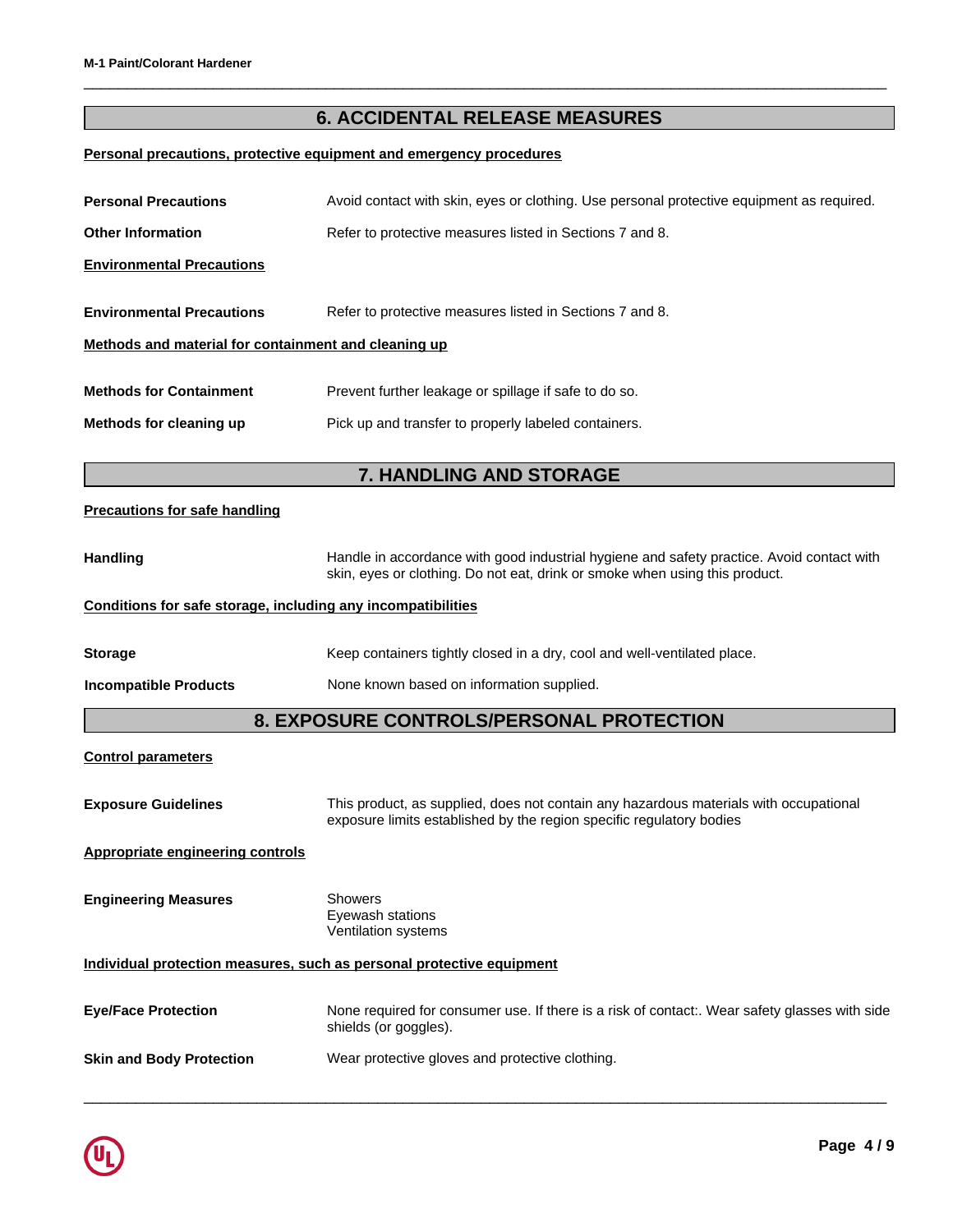**Respiratory Protection** No protective equipment is needed under normal use conditions. If exposure limits are exceeded or irritation is experienced, ventilation and evacuation may be required. **Hygiene Measures** Handle in accordance with good industrial hygiene and safety practice. Avoid contact with skin, eyes or clothing. Wear suitable gloves and eye/face protection. Do not eat, drink or smoke when using this product. No protective equipment is needed under normal use conditions. If exposure limits are exceeded or irritation is experienced, ventilation and evacuation may be required.<br>
Handle in accordance with good industrial hygiene an

 $\_$  ,  $\_$  ,  $\_$  ,  $\_$  ,  $\_$  ,  $\_$  ,  $\_$  ,  $\_$  ,  $\_$  ,  $\_$  ,  $\_$  ,  $\_$  ,  $\_$  ,  $\_$  ,  $\_$  ,  $\_$  ,  $\_$  ,  $\_$  ,  $\_$  ,  $\_$  ,  $\_$  ,  $\_$  ,  $\_$  ,  $\_$  ,  $\_$  ,  $\_$  ,  $\_$  ,  $\_$  ,  $\_$  ,  $\_$  ,  $\_$  ,  $\_$  ,  $\_$  ,  $\_$  ,  $\_$  ,  $\_$  ,  $\_$  ,

### **Physical and Chemical Properties**

**Physical State** Granular Solid

**Explosive properties** No data available **Oxidizing Properties** No data available **Property Community Property Community Values Accord Property Remarks/ Method pH** No data available None known<br> **Melting / freezing point** No data available None known **Melting / freezing point Boiling point / boiling range** No data available None None known **Flash Point No data available Note known None known Evaporation Rate No data available None known**<br> **Elammability (solid. gas)** No data available **None known**<br>
None known **Flammability (solid, gas) Flammability Limit in Air Upper flammability limit** No data available<br> **Lower flammability limit** No data available **Lower flammability limit** No data available<br>**No data available** No data available **Vapor pressure No data available and the None known**<br> **Vapor density No data available None known**<br>
None known **Vapor density** No data available None known **Specific Gravity Specific Gravity** No data available<br>
Water Solubility Soluble in water **Water Solubility Communisty Soluble in water Communisty Communisty Communisty Communisty Communisty Communisty Solubility in other solvents** No data available None known **Partition coefficient: n-octanol/water**No data available **None known Autoignition temperature** Mo data available Mone Known<br> **Decomposition temperature** No data available None Known **Decomposition temperature** No data available None Known<br> **Kinematic viscosity** No data available None known **Kinematic viscosity** No data available None known **Dynamic viscosity**

### **Other Information**

**Softening Point**<br> **VOC Content (%)**<br> **VOC Content (%)**<br> **No data available VOC Content (%)**<br>Particle Size **Particle Size Distribution**

**Appearance** Gray **Odor** Mild **Color Color No information available Odor Threshold** No information available

No data available

**Particle Size** No data available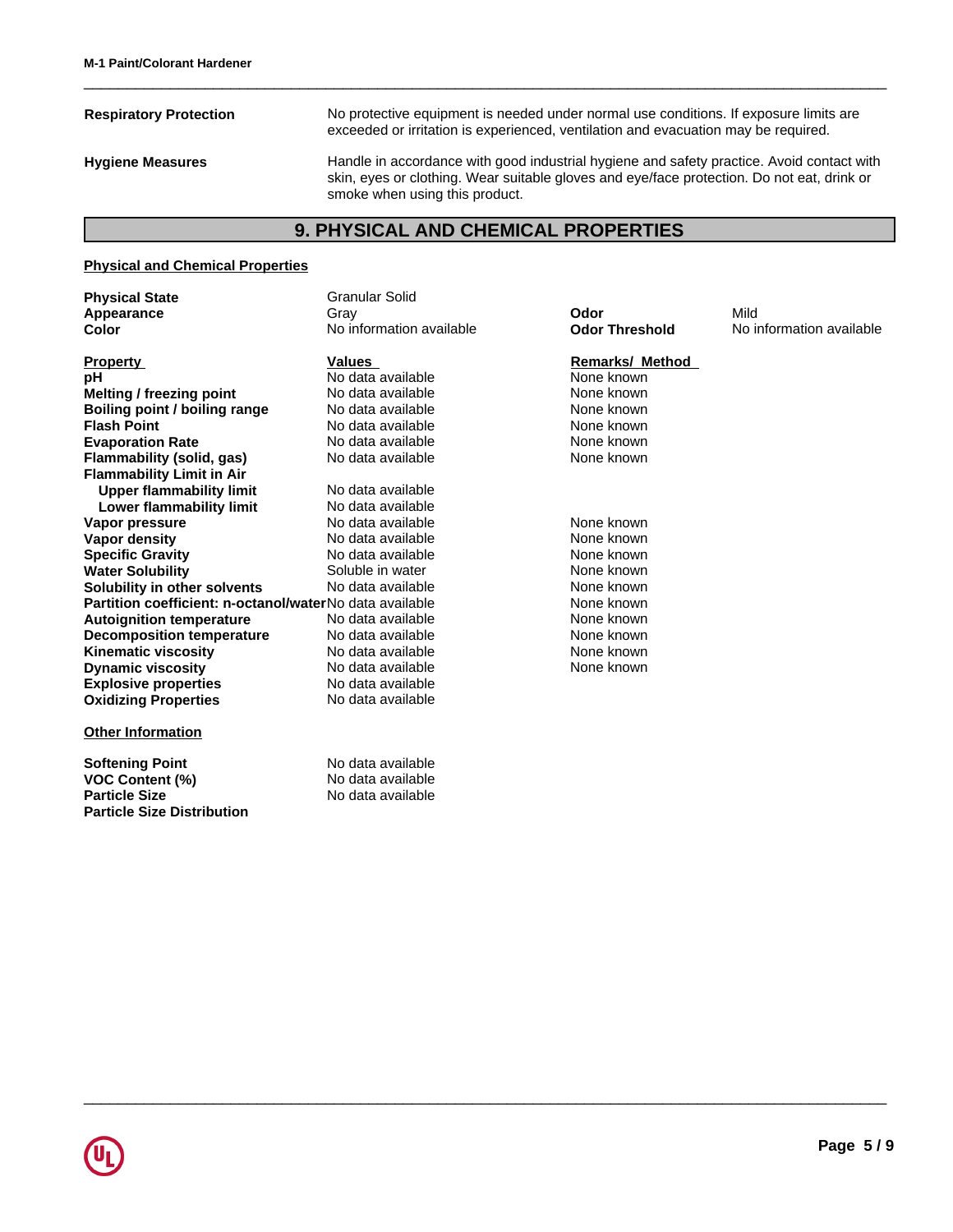# **10. STABILITY AND REACTIVITY**

 $\_$  ,  $\_$  ,  $\_$  ,  $\_$  ,  $\_$  ,  $\_$  ,  $\_$  ,  $\_$  ,  $\_$  ,  $\_$  ,  $\_$  ,  $\_$  ,  $\_$  ,  $\_$  ,  $\_$  ,  $\_$  ,  $\_$  ,  $\_$  ,  $\_$  ,  $\_$  ,  $\_$  ,  $\_$  ,  $\_$  ,  $\_$  ,  $\_$  ,  $\_$  ,  $\_$  ,  $\_$  ,  $\_$  ,  $\_$  ,  $\_$  ,  $\_$  ,  $\_$  ,  $\_$  ,  $\_$  ,  $\_$  ,  $\_$  ,

# **Reactivity**

No data available.

### **Chemical stability**

Stable under recommended storage conditions.

### **Possibility of Hazardous Reactions**

None under normal processing.

### **Hazardous Polymerization**

Hazardous polymerization does not occur.

### **Conditions to avoid**

None known based on information supplied.

### **Incompatible materials**

None known based on information supplied.

# **Hazardous Decomposition Products**

Carbon oxides.

# <sup>utr.</sup><br>|<br>|iled.<br>| **11. TOXICOLOGICAL INFORMATION**

## **Information on likely routes of exposure**

| <b>Product Information</b>           | Product does not present an acute toxicity hazard based on known or supplied information.                                                                                                                   |
|--------------------------------------|-------------------------------------------------------------------------------------------------------------------------------------------------------------------------------------------------------------|
| <b>Inhalation</b>                    | Specific test data for the substance or mixture is not available. May cause irritation of<br>respiratory tract.                                                                                             |
| <b>Eye Contact</b>                   | Specific test data for the substance or mixture is not available. Expected to be an irritant<br>based on components. May cause redness, itching, and pain. May cause temporary eye<br>irritation.           |
| <b>Skin Contact</b>                  | Specific test data for the substance or mixture is not available. May cause irritation.<br>Prolonged contact may cause redness and irritation.                                                              |
| Ingestion                            | Specific test data for the substance or mixture is not available. Ingestion may cause<br>irritation to mucous membranes. Ingestion may cause gastrointestinal irritation, nausea,<br>vomiting and diarrhea. |
| <b>Component Information</b>         |                                                                                                                                                                                                             |
| Information on toxicological effects |                                                                                                                                                                                                             |

 $\_$  ,  $\_$  ,  $\_$  ,  $\_$  ,  $\_$  ,  $\_$  ,  $\_$  ,  $\_$  ,  $\_$  ,  $\_$  ,  $\_$  ,  $\_$  ,  $\_$  ,  $\_$  ,  $\_$  ,  $\_$  ,  $\_$  ,  $\_$  ,  $\_$  ,  $\_$  ,  $\_$  ,  $\_$  ,  $\_$  ,  $\_$  ,  $\_$  ,  $\_$  ,  $\_$  ,  $\_$  ,  $\_$  ,  $\_$  ,  $\_$  ,  $\_$  ,  $\_$  ,  $\_$  ,  $\_$  ,  $\_$  ,  $\_$  ,

# **Symptoms** May cause redness and tearing of the eyes. **Delayed and immediate effects as well as chronic effects from short and long-term exposure Sensitization** No information available.

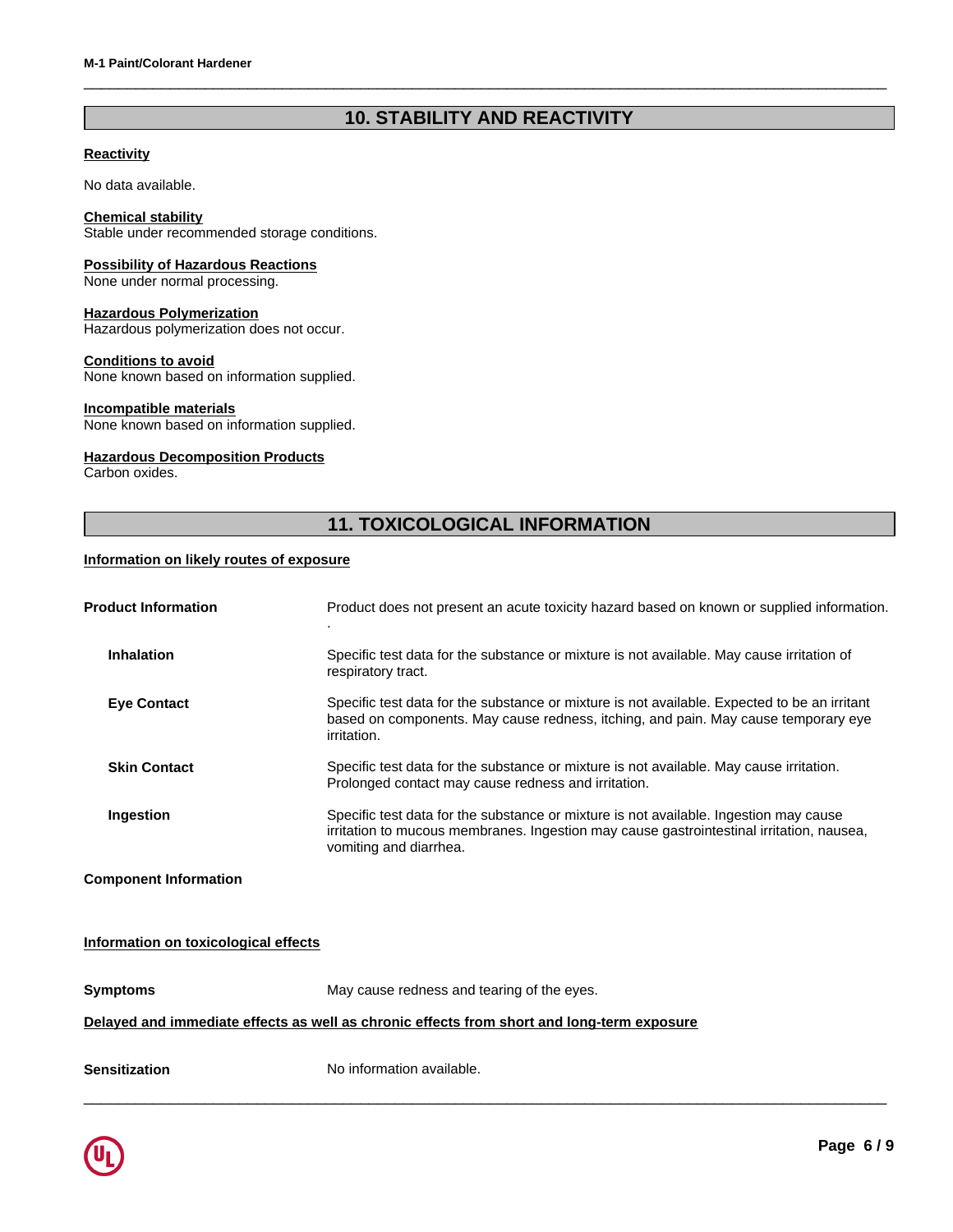| <b>Mutagenic Effects</b>                                                                        | No information available.                                                    |  |
|-------------------------------------------------------------------------------------------------|------------------------------------------------------------------------------|--|
| Carcinogenicity                                                                                 | Contains no ingredient listed as a carcinogen.                               |  |
| <b>Reproductive Toxicity</b>                                                                    | No information available.                                                    |  |
| <b>STOT - single exposure</b>                                                                   | No information available.                                                    |  |
| <b>STOT - repeated exposure</b>                                                                 | No information available.                                                    |  |
| <b>Chronic Toxicity</b>                                                                         | No known effect based on information supplied.                               |  |
| <b>Target Organ Effects</b>                                                                     | Eyes.                                                                        |  |
| <b>Aspiration Hazard</b>                                                                        | No information available.                                                    |  |
| <b>Numerical measures of toxicity Product Information</b>                                       |                                                                              |  |
| Not applicable                                                                                  | The following values are calculated based on chapter 3.1 of the GHS document |  |
|                                                                                                 | <b>12. ECOLOGICAL INFORMATION</b>                                            |  |
| <b>Ecotoxicity</b><br>The environmental impact of this product has not been fully investigated. |                                                                              |  |

 $\_$  ,  $\_$  ,  $\_$  ,  $\_$  ,  $\_$  ,  $\_$  ,  $\_$  ,  $\_$  ,  $\_$  ,  $\_$  ,  $\_$  ,  $\_$  ,  $\_$  ,  $\_$  ,  $\_$  ,  $\_$  ,  $\_$  ,  $\_$  ,  $\_$  ,  $\_$  ,  $\_$  ,  $\_$  ,  $\_$  ,  $\_$  ,  $\_$  ,  $\_$  ,  $\_$  ,  $\_$  ,  $\_$  ,  $\_$  ,  $\_$  ,  $\_$  ,  $\_$  ,  $\_$  ,  $\_$  ,  $\_$  ,  $\_$  ,

# **Ecotoxicity**

### **Persistence and Degradability**

### **Bioaccumulation**

### **Other adverse effects**

## **Waste treatment methods**

|                                                                   | <b>12. ECOLOGICAL INFORMATION</b>                                                                                                                                                                                                                                                                                                                                                                                                                                                                                              |
|-------------------------------------------------------------------|--------------------------------------------------------------------------------------------------------------------------------------------------------------------------------------------------------------------------------------------------------------------------------------------------------------------------------------------------------------------------------------------------------------------------------------------------------------------------------------------------------------------------------|
| <b>Ecotoxicity</b>                                                | The environmental impact of this product has not been fully investigated.                                                                                                                                                                                                                                                                                                                                                                                                                                                      |
| <b>Persistence and Degradability</b><br>No information available. |                                                                                                                                                                                                                                                                                                                                                                                                                                                                                                                                |
| <b>Bioaccumulation</b><br>No information available                |                                                                                                                                                                                                                                                                                                                                                                                                                                                                                                                                |
| Other adverse effects<br>No information available.                |                                                                                                                                                                                                                                                                                                                                                                                                                                                                                                                                |
|                                                                   | <b>13. DISPOSAL CONSIDERATIONS</b>                                                                                                                                                                                                                                                                                                                                                                                                                                                                                             |
| <b>Waste treatment methods</b>                                    |                                                                                                                                                                                                                                                                                                                                                                                                                                                                                                                                |
| <b>Disposal methods</b>                                           | This material, as supplied, is not a hazardous waste according to Federal regulations (40<br>CFR 261). This material could become a hazardous waste if it is mixed with or otherwise<br>comes in contact with a hazardous waste, if chemical additions are made to this material, or<br>if the material is processed or otherwise altered. Consult 40 CFR 261 to determine whether<br>the altered material is a hazardous waste. Consult the appropriate state, regional, or local<br>regulations for additional requirements. |
| <b>Contaminated Packaging</b>                                     | Dispose of contents/containers in accordance with local regulations.                                                                                                                                                                                                                                                                                                                                                                                                                                                           |
|                                                                   |                                                                                                                                                                                                                                                                                                                                                                                                                                                                                                                                |
|                                                                   | <b>14. TRANSPORT INFORMATION</b>                                                                                                                                                                                                                                                                                                                                                                                                                                                                                               |
| <b>DOT</b>                                                        | <b>NOT REGULATED</b>                                                                                                                                                                                                                                                                                                                                                                                                                                                                                                           |

 $\_$  ,  $\_$  ,  $\_$  ,  $\_$  ,  $\_$  ,  $\_$  ,  $\_$  ,  $\_$  ,  $\_$  ,  $\_$  ,  $\_$  ,  $\_$  ,  $\_$  ,  $\_$  ,  $\_$  ,  $\_$  ,  $\_$  ,  $\_$  ,  $\_$  ,  $\_$  ,  $\_$  ,  $\_$  ,  $\_$  ,  $\_$  ,  $\_$  ,  $\_$  ,  $\_$  ,  $\_$  ,  $\_$  ,  $\_$  ,  $\_$  ,  $\_$  ,  $\_$  ,  $\_$  ,  $\_$  ,  $\_$  ,  $\_$  ,

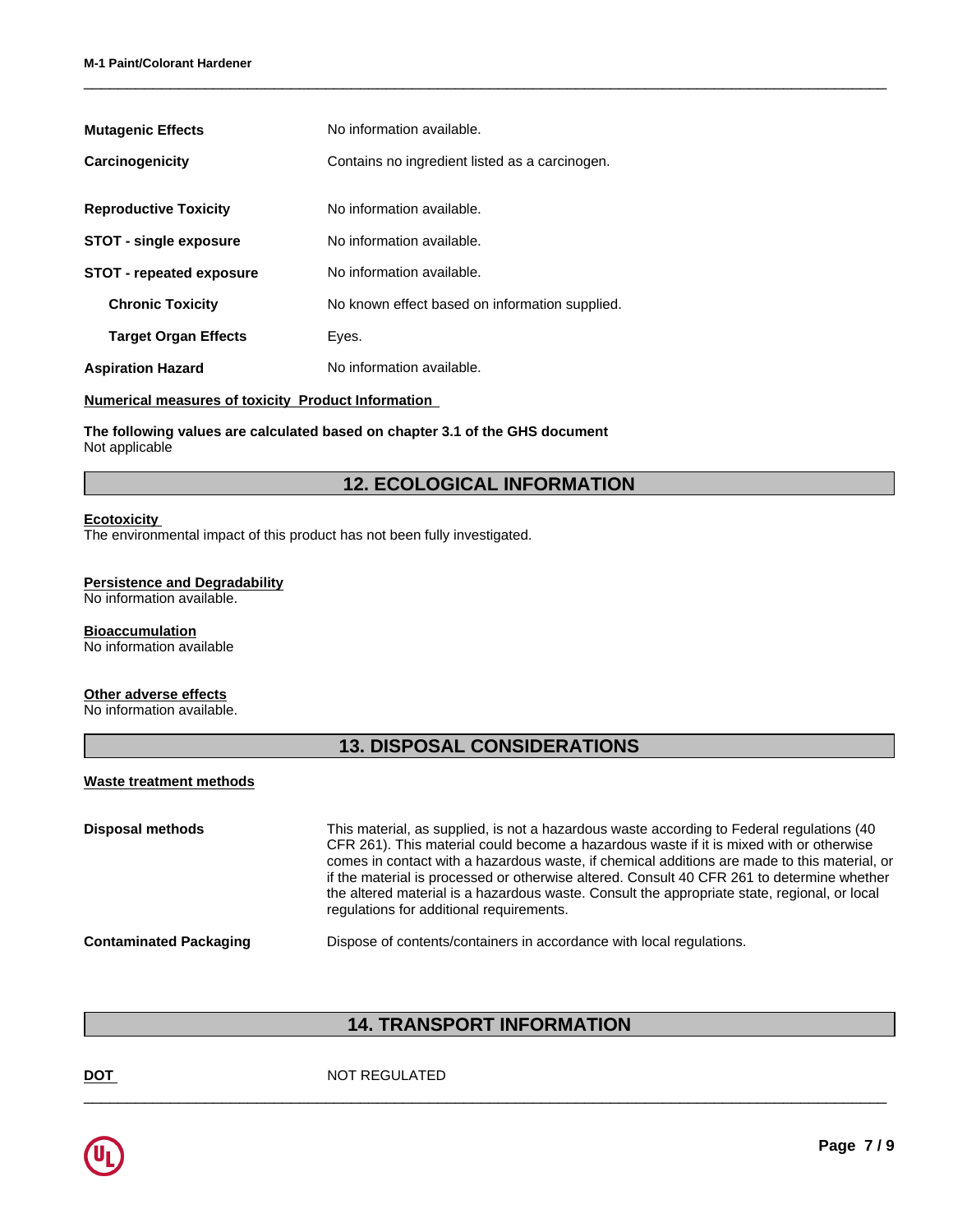| <b>Proper Shipping Name</b><br><b>Hazard Class</b>         | <b>NON REGULATED</b><br>N/A                                      |
|------------------------------------------------------------|------------------------------------------------------------------|
| <u>TDG</u>                                                 | Not regulated                                                    |
| MEX                                                        | Not regulated                                                    |
| <b>ICAO</b>                                                | Not regulated                                                    |
| IATA<br><b>Proper Shipping Name</b><br><b>Hazard Class</b> | Not regulated<br>NON REGULATED<br>N/A                            |
| IMDG/IMO<br><b>Hazard Class</b>                            | Not regulated<br>N/A                                             |
| <u>RID</u>                                                 | Not regulated                                                    |
| <u>ADR</u>                                                 | Not regulated                                                    |
| <u>ADN</u>                                                 | Not regulated                                                    |
|                                                            | <b>15. REGULATORY INFORMATION</b>                                |
| <b>International Inventories</b>                           |                                                                  |
| TSCA<br>dsl                                                | Complies<br>All components are listed either on the DSL or NDSL. |

### **International Inventories**

 $\_$  ,  $\_$  ,  $\_$  ,  $\_$  ,  $\_$  ,  $\_$  ,  $\_$  ,  $\_$  ,  $\_$  ,  $\_$  ,  $\_$  ,  $\_$  ,  $\_$  ,  $\_$  ,  $\_$  ,  $\_$  ,  $\_$  ,  $\_$  ,  $\_$  ,  $\_$  ,  $\_$  ,  $\_$  ,  $\_$  ,  $\_$  ,  $\_$  ,  $\_$  ,  $\_$  ,  $\_$  ,  $\_$  ,  $\_$  ,  $\_$  ,  $\_$  ,  $\_$  ,  $\_$  ,  $\_$  ,  $\_$  ,  $\_$  ,

**TSCA** - United States Toxic Substances Control Act Section 8(b) Inventory **DSL/NDSL** - Canadian Domestic Substances List/Non-Domestic Substances List

### **US Federal Regulations**

### **SARA 313**

Section 313 of Title III of the Superfund Amendments and Reauthorization Act of 1986 (SARA). This product does not contain any chemicals which are subject to the reporting requirements of the Act and Title 40 of the Code of Federal Regulations, Part 372

### **SARA 311/312 Hazard Categories**

| <b>Acute Health Hazard</b>        | Yes |
|-----------------------------------|-----|
| <b>Chronic Health Hazard</b>      | N٥  |
| <b>Fire Hazard</b>                | N٥  |
| Sudden release of pressure hazard | No  |
| <b>Reactive Hazard</b>            | N٥  |

### **CWA (Clean Water Act)**

This product does not contain any substances regulated as pollutants pursuant to the Clean Water Act (40 CFR 122.21 and 40 CFR 122.42)

### **CERCLA**

This material, as supplied, does not contain any substances regulated as hazardous substances under the Comprehensive Environmental Response Compensation and Liability Act (CERCLA) (40 CFR 302) or the Superfund Amendments and Reauthorization Act (SARA) (40 CFR 355). There may be specific reporting requirements at the local, regional, or state level pertaining to releases of this material

 $\_$  ,  $\_$  ,  $\_$  ,  $\_$  ,  $\_$  ,  $\_$  ,  $\_$  ,  $\_$  ,  $\_$  ,  $\_$  ,  $\_$  ,  $\_$  ,  $\_$  ,  $\_$  ,  $\_$  ,  $\_$  ,  $\_$  ,  $\_$  ,  $\_$  ,  $\_$  ,  $\_$  ,  $\_$  ,  $\_$  ,  $\_$  ,  $\_$  ,  $\_$  ,  $\_$  ,  $\_$  ,  $\_$  ,  $\_$  ,  $\_$  ,  $\_$  ,  $\_$  ,  $\_$  ,  $\_$  ,  $\_$  ,  $\_$  ,

# **US State Regulations**

### **California Proposition 65**

This product does not contain any Proposition 65 chemicals.